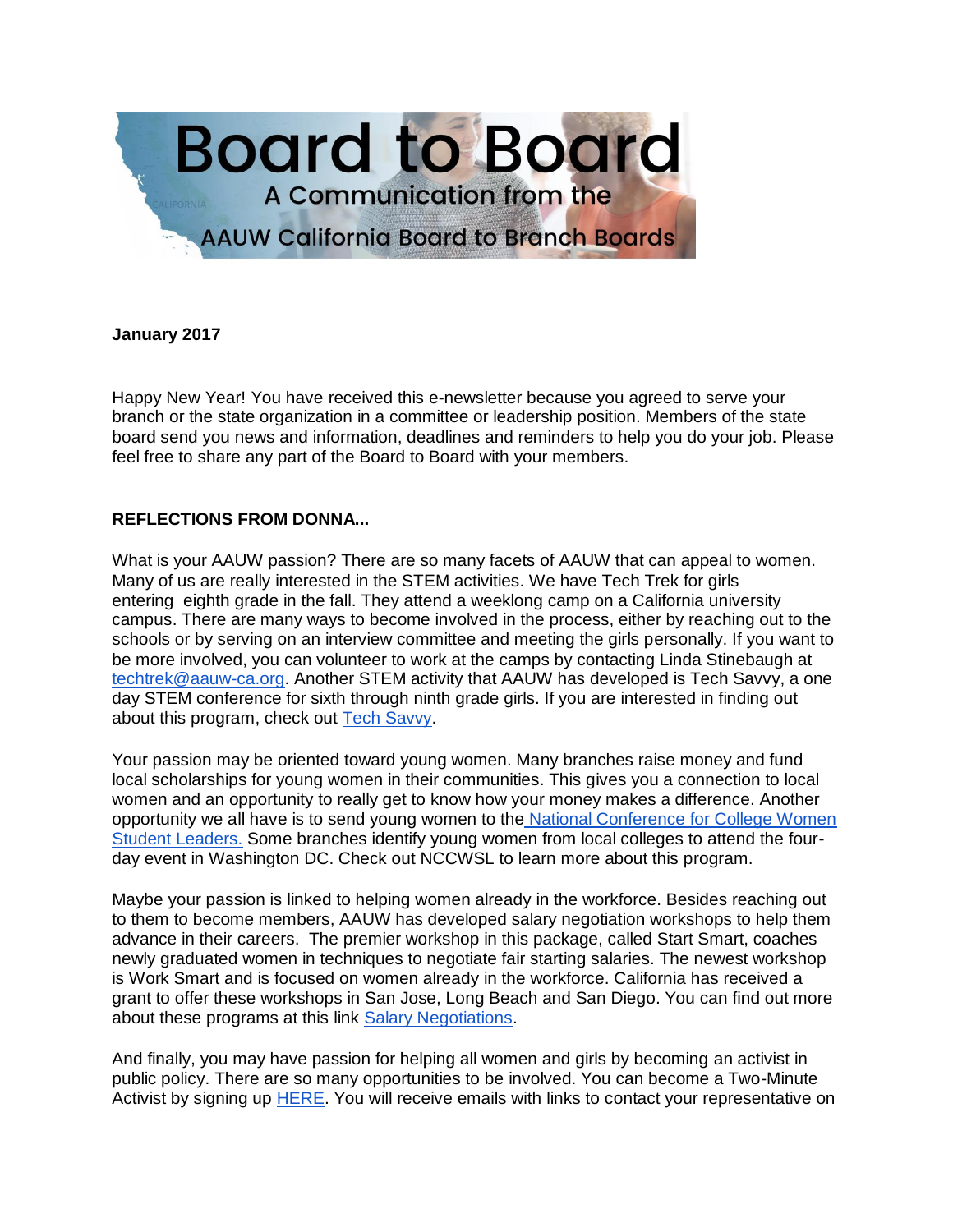specific issues that are up for a vote. The information you need to contact them is included and a sample message is even provided. It is easy to do from home and very important. There are many other opportunities to become involved in public policy, including becoming your branch public policy chair. Click [HERE](http://www.aauw.org/resource/top-tips-for-public-policy-chairs/) for some resources that might help you decide if you want to get involved.

Whatever your AAUW passion, let's share that passion with those around us. Passion is infectious; you know because you find yourself babbling about your topic. So let's infect those around us with our AAUW passion.

**Donna Mertens**, President, AAUW CA, [statepresident@aauw-ca.org](mailto:statepresident@aauw-ca.org)

## **AAUW FUND COMMITTEE**

Nominations for AAUW California State Named Gift Honoree and Branch Named Gift Honoree's are due February 15, 2017.

AAUW California State Named Gift Honoree. Branches and individuals can nominate a special AAUW member to be selected as AAUW California Named Gift Honoree for 2017. Nominees for this award have shown dedication by contributing to the AAUW mission at both the branch and state level. Click [HERE](https://docs.google.com/forms/d/e/1FAIpQLSdrFpp-Bb60K1bCF8jhQ1uRgI8J6uZUR6j5y7HZV4Jn5KGeRA/viewform?c=0&w=1) to access the nomination form.

Branch Named Gift Honoree. Branches can nominate a Named Gift Honoree for each \$750 contributed to AAUW Fund on or before December 31st, 2016. Click [HERE](https://docs.google.com/forms/d/e/1FAIpQLSfU_rfTA0QXOoxTfypyz607tmZAQpPkfrjnpKnkPP5QgNEQRA/viewform?c=0&w=1) to access the nomination form.

There has been some confusion in the past regarding the nomination process for the Branch Named Gift Honoree For every \$750 donated by a branch to the AAUW Fund, or any of the programs under the Fund, the branch may nominate a branch Named Gift honoree. If a branch has contributed money to the Fund, no additional money needs to be sent to make a nomination. In the past, some branches have mailed me \$750, to be sent to National, in order to nominate a member for the award. Funds should always be sent directly to National. We wish you a happy, healthy New Year!

**Sharon Westafer**, Director, Chair Fund Committee [aauwfund@aauw-ca.org](mailto:aauwfund@aauw-ca.org)

## **GOVERNANCE**

Over the past month, two critical questions have been presented to the AAUW California Governance Committee that will have implications for all branches. Please read their summaries below. Feel free to contact the AAUW Governance chair at [governance@aauw](mailto:governance@aauw-ca.org)[ca.org](mailto:governance@aauw-ca.org) if you have additional questions regarding either of these items or need further clarification.

1) How should a branch handle applications for membership, scholarships, or participation in other AAUW projects or activities from individuals who are transgender and are in the process of re-defining their gender identification?

Branches should consider the person's gender as that which they consider themselves to be at the time they file the application. In addition, in 2012 California passed an act that recognizes perceived gender identity. California law takes precedent over any bylaws or standing rules an organization might have in place that are counter to the law.

2) Are non-AAUW members allowed to participate in branch interest groups? At this time AAUW has a membership requirement and participants in AAUW-sponsored activities for branch members, not including those events that are advertised as open to the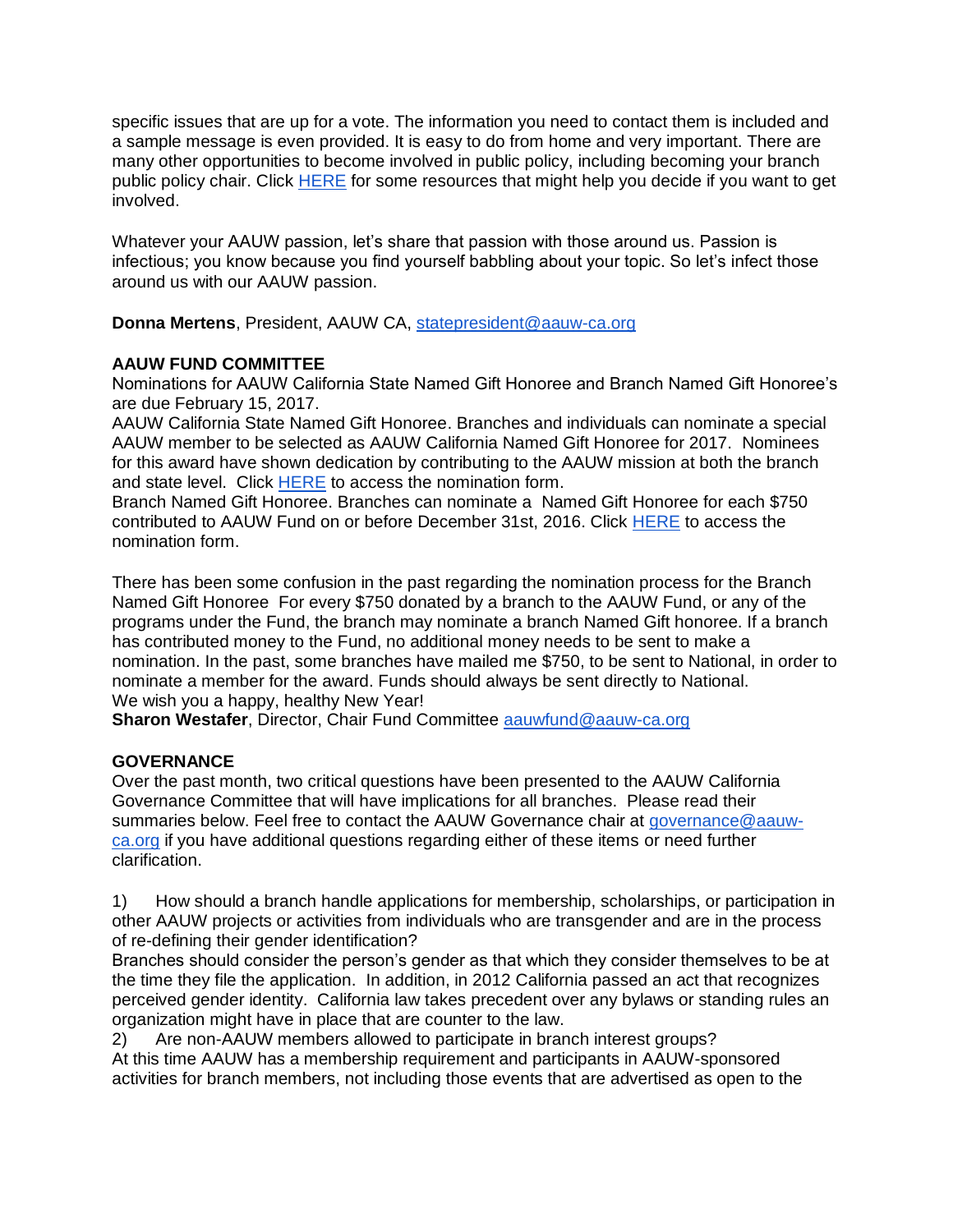public, need to meet AAUW's current membership requirements. This includes participation in branch interest groups.

Most branches currently have guidelines in their branch policies and procedures for nonmember participation in interest groups or other AAUW Branch-sponsored activities. In most cases, a person who is eligible for membership is allowed to attend and participate in an interest group for a defined number of times (usually 3) to determine if they are interested in becoming a member of AAUW. After that visitation time limit has been met, they are then required to join the branch/AAUW. It would be up to the branch, in its Policies and Procedures, to define any exceptions to the rule such as a spouse driving a member to a meeting because the member no longer drives and then remaining during the session as a non-participant. If the driver is eligible for membership and participates in the group activity the membership requirement rule would apply. The same is true of an adult developmentally disadvantaged child accompanying a member to a branch activity. In all instances, compassion and common courtesy are critical in addressing the situation and preserving our goodwill.

**Sue Cochran**, AAUW CA Governance Committee Chair, [sjcaauw@sonic.net](mailto:sjcaauw@sonic.net)

## **PUBLIC POLICY**

Women's Marches on January 21 are intended to send a message to all levels of government that we stand together in solidarity. We expect elected leaders to act to protect the rights of women, their families and their communities and recognize that our vibrant and diverse communities are the strength of our country.

AAUW California members are encouraged to participate in Women's Marches taking place around the state, including these locations:

[Eureka](https://actionnetwork.org/events/womens-march-eureka-ca-3?source=widget) **Oakland** [Oakland](https://womensmarchbayarea.org/#join-a-march) **[Orange County](http://www.nwpcoc.org/women_s_march_oc)** [Sacramento](http://www.womensmarchsac.com/mission-vision/) [San Diego](https://www.facebook.com/events/1684632678516753/) San [San Francisco](https://womensmarchbayarea.org/#join-a-march) [San Jose](https://womensmarchbayarea.org/#join-a-march) [San Luis Obispo](https://www.eventbrite.com/e/womens-march-san-luis-obispo-registration-30208514480) [Santa Cruz](https://actionnetwork.org/events/womens-march-santa-cruz-ca-3?source=widget) [Sonoma County](https://actionnetwork.org/events/womens-march-sonoma-county-ca-2?source=widget) **[Walnut Creek](http://www.walnutcreekwomenswalk.org/)** 

[Chico](https://www.facebook.com/events/682834055214891/) [Los Angeles](https://womensmarchla.org/) [North County San Diego](https://actionnetwork.org/events/womens-march-north-county-san-diego-ca-3?source=widget)

Let your community know that AAUW is a leader in advocating equity for women and girls by wearing a t-shirt with the AAUW logo!You can find details on our AAUW California [website,](http://www.aauw-ca.org/womens-march/) including how to purchase t-shirts.

**Sue Miller**, [suellen-aauw@wavecable.org](mailto:suellen-aauw@wavecable.org) and **Nancy Mahr**, [nlmahr@verizon.net,](mailto:nlmahr@verizon.net) AAUW Public Policy Co-Chairs

## **SAVE THE DATE! LEADERSHIP DAYS**

Be the first to know the dates and venues of the Leadership Days in your area. Mark your calendars and plan on attending. Please encourage potential leaders to attend also. Workshop choices will be published in the February Board to Board and in the upcoming California Perspective.

Confirmed Schedule March 11<sup>th</sup> - West Bay (San Francisco-Gilroy) San Jose City College

March 25<sup>th</sup> - Los Angeles area Presbyterian Hospital, Whittier Box lunches included

April 1<sup>st</sup> - East Bay/Central Valley Cal State East Bay- Concord Campus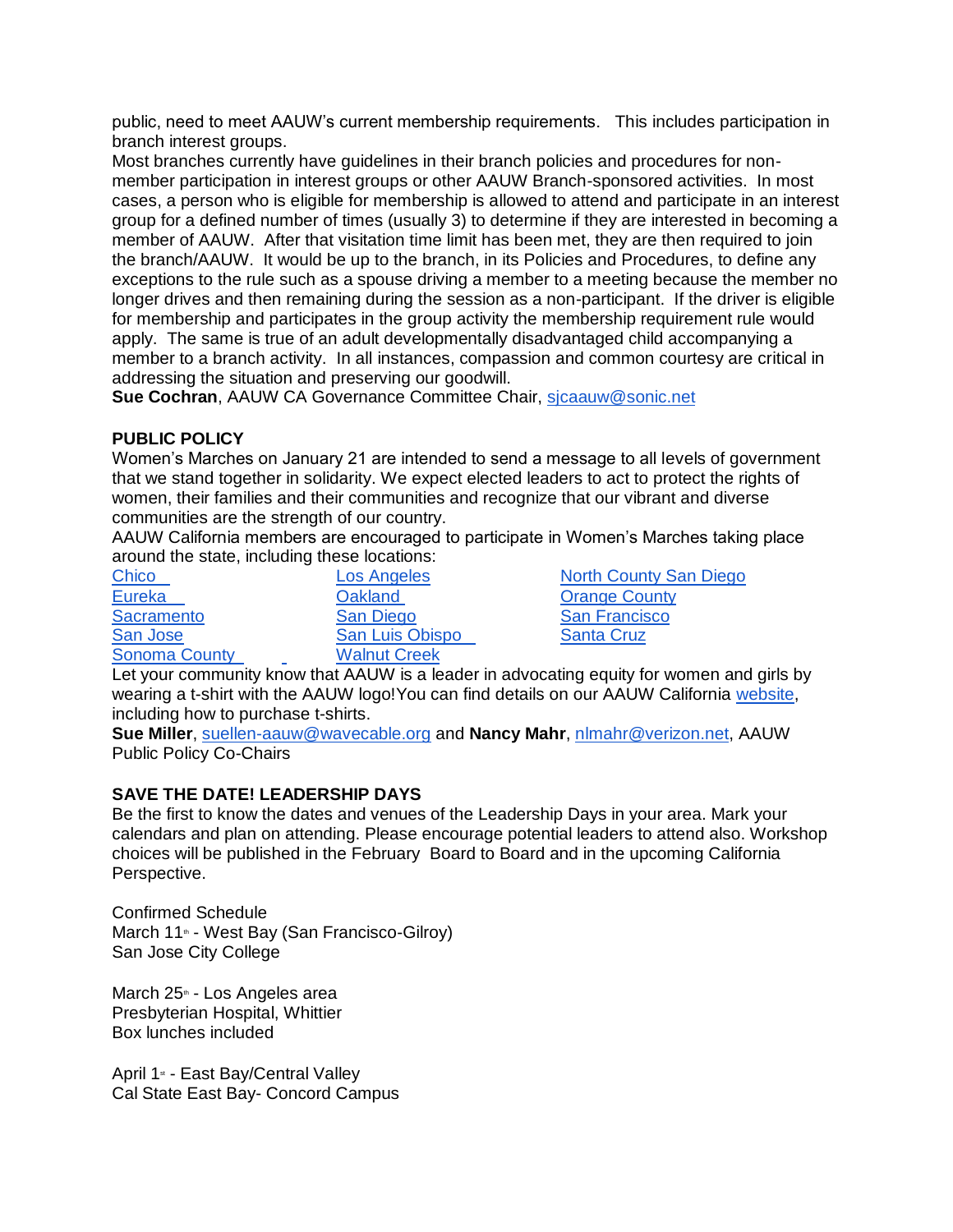Box lunches included

May 6th - Far North/Redding Lema Ranch Pizza/Salad lunches Still pending: Santa Barbara area and San Diego **Cathy Foxhoven**, Director, AAUW CA Leadership Development, [aauwfox@gmail.com](mailto:aauwfox@gmail.com)

## **SPEECH TREK**

Still Trying To Identify Speech Trek Semi-finalist Judges Throughout The State. Thank you to the several members who volunteered to judge the Speech Trek semi-finals March 1st - March 10th. Our bylaws and Policies & Procedures state the judges must be non-AAUW members. This was created to bring community awareness to AAUW, as well as provide a fair and equitable contest for all participants. If you know of qualified coaches, please contact [speechtrek@aauw-ca.org.](mailto:speechtrek@aauw-ca.org)

**Cathy Foxhoven**, Director, AAUW CA Speech Trek Coordinator, [speechtrek@aauw-ca.org](mailto:speechtrek@aauw-ca.org)

### **COMMUNICATIONS**

#### *Tools to help you succeed.*

Each month the AAUW California Communications Committee will highlight a tool that we use to make our job easier or give us better information. We've created a section on the website that highlights Tech Tools you might consider incorporating into your branch operations. Check it ou[t](http://www.aauw-ca.org/tech-tools/) [HERE.](http://www.aauw-ca.org/tech-tools/)

This month we're focused on "How do you know?" In order to understand what our members and leaders want we need to ask them. That can be a daunting task when you have nearly 11,000 members and 1,100 branch and state Leaders if you have to rely on emailing a set of questions and recording the answers in a spreadsheet. Google Forms and Survey Monkey are tools that we use to easily ask questions, tally responses and create meaningful reports. Both tools allow you to ask a set of questions with a form that can be emailed or embedded in a website. Survey Monkey is a bit more sophisticated and allows you to use branching logic to route respondents through questions. We are in the process of migrating all downloadable forms to Google Forms on our website so that responses are immediately tallied and available. See an example of Google Forms in action on our website under [Named Gift](http://www.aauw-ca.org/named-gift-honorees/)  [Honorees.](http://www.aauw-ca.org/named-gift-honorees/)

Last summer we surveyed members to identify website needs. Based on member feedback, our redesigned AAUW California website was launched last October. The upcoming issue of the California Perspective (and the February Board to Board newsletter) will include a survey about that publication's form, cost, content, format, tone and length. We hope you will encourage your members to take the time to tell us what they like and what they don't like about the California Perspective so that it fits their needs. Members will be able to complete and submit the survey form printed in the issue or they will be able to take the survey online at our website.

**Sandi Gabe**, Director, Communications, [Communications@aauw-ca.org](mailto:Communications@aauw-ca.org)

## **STATE PROJECTS OVERSIGHT COMMITTEE**

Branches will soon be selecting girls for the 2017 upcoming Tech Trek camps. The State Projects Oversight Committee, along with former Tech Trekker Rae'Bel Neary, prepared a video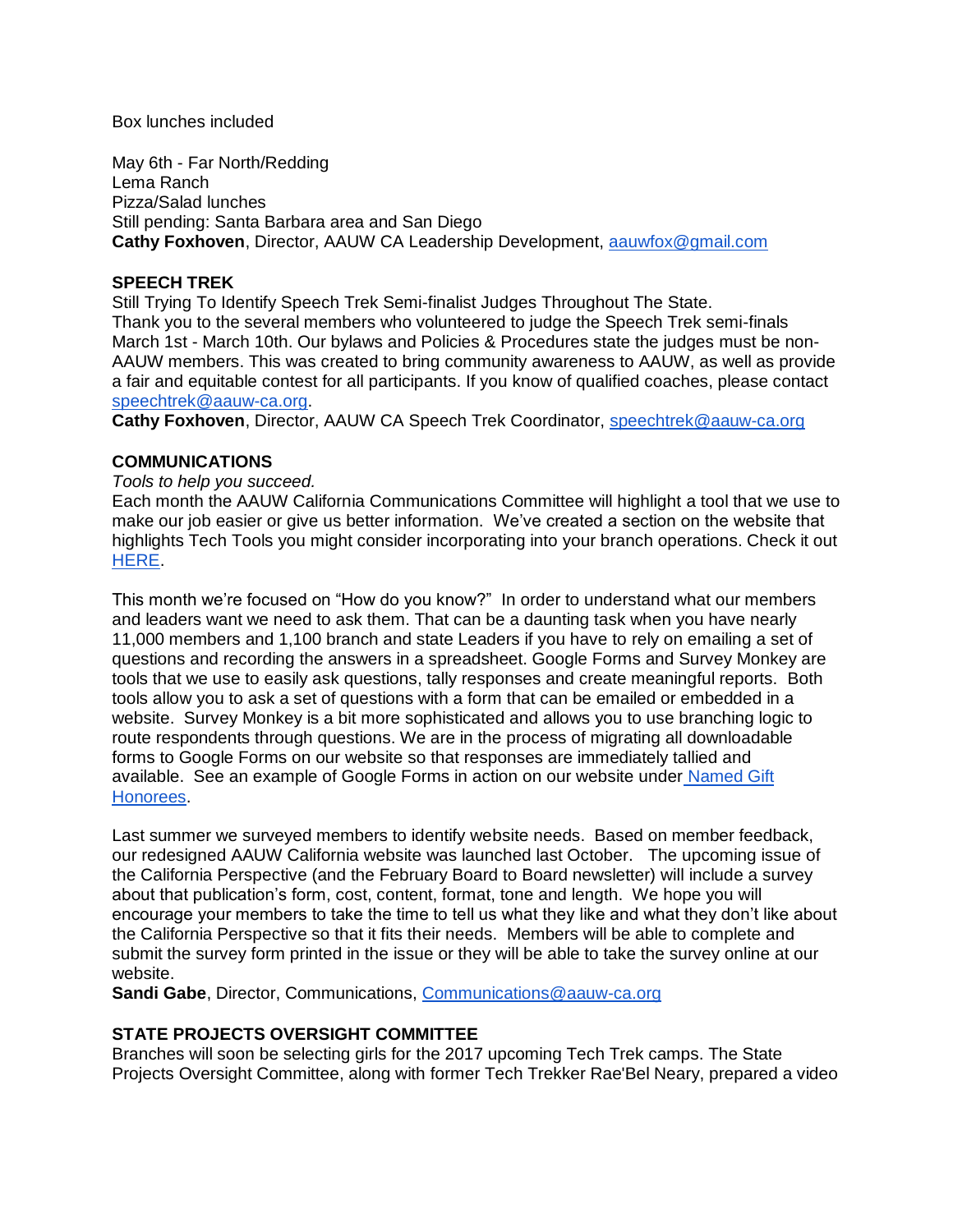for branches to use to tell girls about the Tech Trek experience. Please click [HERE](https://www.youtube.com/watch?v=VpM3Cwb6ihg) to find the video.



**Jane Niemeier**, Chair, State Projects Oversight Committee, [jniemeie@hotmail.com](mailto:jniemeie@hotmail.com)

## **MEMBERSHIP MATTERS - RETENTION**

As the new year begins, membership in AAUW becomes an even more important avenue to promote equity for women and girls. Building rapport with new members and keeping veteran members involved is important for retention and increasing AAUW visibility. One way branches have welcomed members and engaged the more established members has been through meetand-greet dinners or gatherings, wherein new members get to interact with members who have been with the branch for quite some time.

Sharing information about the interest groups and advocacy efforts of your branch will help in recruitment. Utilize the resources and networks you have at your disposal and spread awareness of AAUW by promoting what the organization has to offer, such as scholarships and Tech Trek.

**Alex Bellenger**, Director, Membership Committee Co-Chair, [alexbellenger22@yahoo.com](mailto:alexbellenger22@yahoo.com) and **Kathy Andreini**, Membership Committee Co-Chair, [kathyaauw@gmail.com](mailto:kathyaauw@gmail.com)

#### **A NCCWSL REMINDER**

The National Conference for College Women Student Leaders (NCCWSL) unites college women from across the country to address important leadership issues of the day. Attendees have transformative experiences that inspire them to improve their campuses and their communities. Visit [www.nccwsl.org](http://www.nccwsl.org/) to learn more about NCCWSL and the effect it had on past attendees. The conference is May 31–June 3, 2017, at the University of Maryland, College Park. Please consider having your branch sponsor a student from a local campus to have this wonderful experience.

- December 5, 2016: Early-Bird Registration Opened Call for national scholarship applications opened. Full payment due by February 28, 2017, 11:59 p.m. ET.
- February 28, 2017: Early-Bird Registration Ends Last day to register with fully refundable registration. Call for national scholarship applications ends.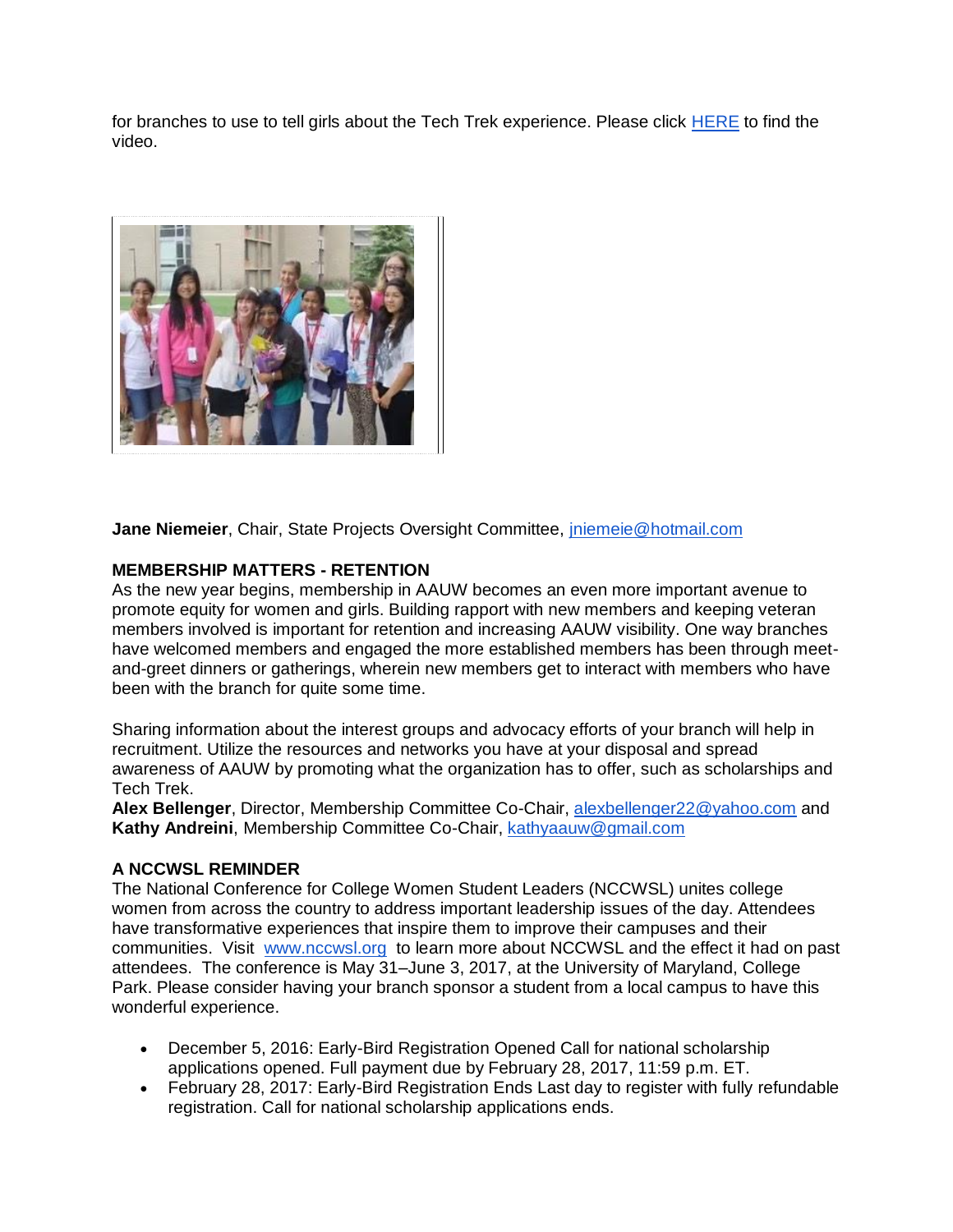- March 1, 2017: Regular Registration Opens Includes nonrefundable \$100 deposit, per registrant. Early-bird registrants who have not paid in full are removed from registration and returned their deposit.
- April 30, 2017: Final Day to Register Payments are due in full. Registrants who have not paid in full forfeit their \$100 deposit and are removed from registration

**Tina Byrne**, Chair C/U Committee, [tina.byrne@sbcglobal.net](mailto:tina.byrne@sbcglobal.net)

# **PROGRAM**

Due to unanticipated circumstances, the December Eleanor Roosevelt discussion group was postponed. Please join us at the January 24th conference call when we will discuss both chapters 4 and 5. Victor Valley branch demonstrates how to extend the Eleanor discussion through An Afternoon with Eleanor on Saturday, January 14 from noon to 2:30 in Victorville. This branch program will feature Donna Mertens as Mrs. Roosevelt. Please let me know if your branch has used our statewide read for a project or program. As a reminder, our calls are the  $4*$  Tuesday of the month at 7 pm and are accessed by dialing 877 885 3221 and entering the passcode 7770040. Best wishes for a wonderful 2017!

**Lynne Batchelor**, Director, Chair, AAUW CA Program Committee, [lynneaauw@aol.com](mailto:lynneaauw@aol.com)

# **UPCOMING EVENTS**

See the calendar on the AAUW California website for upcoming state and branch events. The calendar on the right side of the home page contains only public events while the calendar at the top of the page contains all AAUW events including deadlines for state committee activities.

If you check the calendars regularly, you won't miss gems like this upcoming event: [Women Changing Our World: Paths to Leadership](http://www.aauw-ca.org/event/women-changing-world-paths-leadership/?instance_id=331)

The Santa Clara County Interbranch Council (IBC) of AAUW presents five outstanding leaders in the fields of business, law, government, STEM and sports in a panel discussion entitled "Women Changing Our World: Paths To Leadership."

- When: Sunday, January 29, 2017, 2-4 p.m.
- Where: San Jose City College Theater, 2100 Moorpark Ave, San Jose, CA 95128
- Who: Panelists include Danielle Feinberg, Director of Photography-Lighting for Pixar Animation Studios; Marlene Bjornsrud, Executive Director of the Alliance of Women Coaches; Caryn Beck-Dudley, Dean of the Leavey School of Business, Santa Clara University; and Superior Court Judge Julianne Sylva. Moderator is Cathy Foxhoven of AAUW-California.
- What: Panelists will discuss the special challenges they have faced and overcome as women in male-dominated fields. They will describe what led them to their current life's work, how they have reached their current positions, and how women can create and pursue paths to leadership.

The event is free and open to the public and no registration is needed. Q and A will follow the panel discussion.

Contact: Claire Noonan [c.noonan@yahoo.com](mailto:c.noonan@yahoo.com)